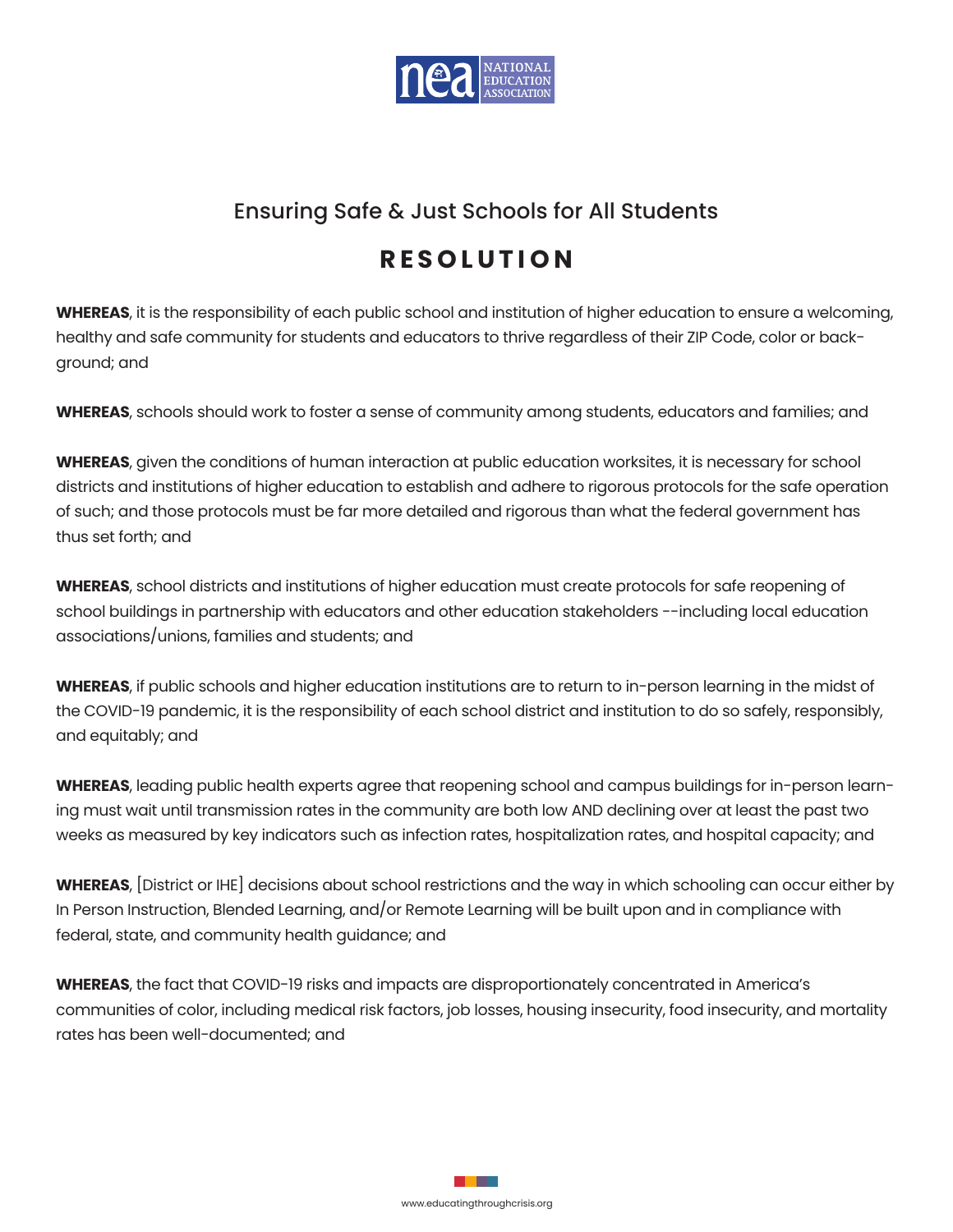

**WHEREAS**, as COVID-19 has shined a bright light on vast racial inequities in society, the pandemic also highlights vast systemic injustices in the education system, including the facts that Black and brown students, LGBTQ students and differently abled students face disproportionately high discipline rates; 47 states and DC do not meet the recommended student to counselor ratio; and, although funding for law enforcement in public schools has been on the rise, according to the US Office of Civil Rights data:

- 1.7 million students are in schools with police but no counselors
- 3 million students are in schools with police but no school health professionals
- 6 million students are in schools with police but no school psychologists
- 10 million students are in schools with police but no school social workers
- 14 million students are in schools with police but no counselor, school health professional, school psychologist or school social worker

**WHEREAS**, education technology is a tool to enhance and enrich instruction for students and access to working technology and WiFi is a necessity for students to complete assignments and access needed resources -- even when not facing full-time virtual learning environments; and

**WHEREAS**, 1 in 5 Black and Brown households and 37 percent of rural households do not have access to high-speed internet; and

**WHEREAS**, the effective use of technology for the enhancement of student learning across different learning styles and needs requires training and support for educators, and it is the responsibility of each public school district and institution of higher education to provide such training; and

**NOW, THEREFORE, BE IT RESOLVED** that [District or IHE] and the public education worksites within our jurisdiction will not reopen for in-person instruction until the COVID-19 pandemic is under control in the community around us in accordance with CDC guidelines, and will only reopen for in-person instruction when we can do so in a safe, responsible and equitable manner that ensures the health and safety of our students, staff, families, and community, and can guarantee our students the opportunity to grow and learn academically, socially, and emotionally in a safe manner.

**BE IT FURTHER RESOLVED** that [District or IHE] is committed to ensuring that all students are able to effectively access and engage in high-quality virtual learning opportunities, and as our community has varying health and family needs, virtual learning options will remain available during the COVID-19 pandemic even in the case of a full or partial return to in-person learning, to ensure that students can continue to learn while addressing their family's safety.